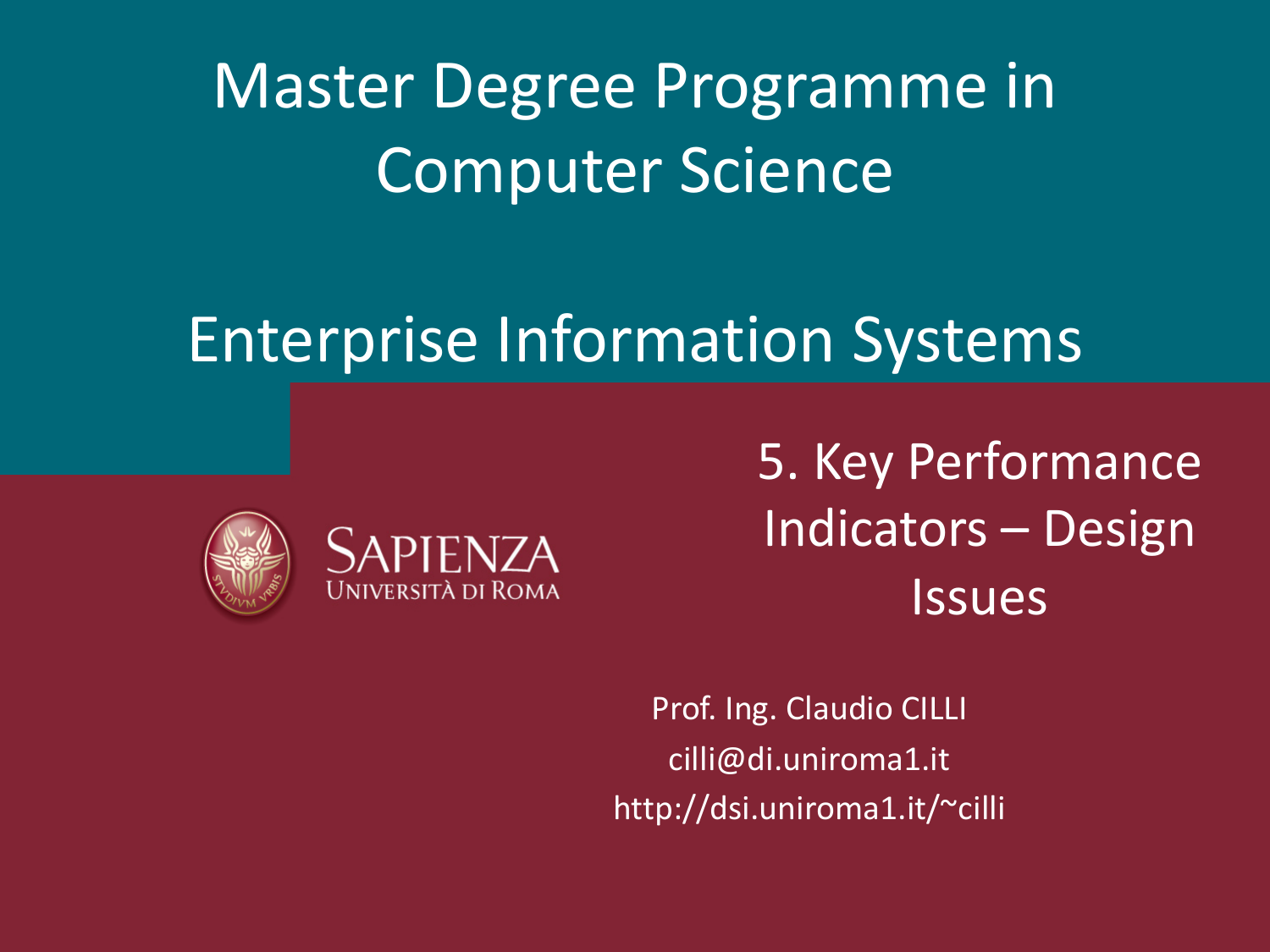# Architecture for Business Intelligence

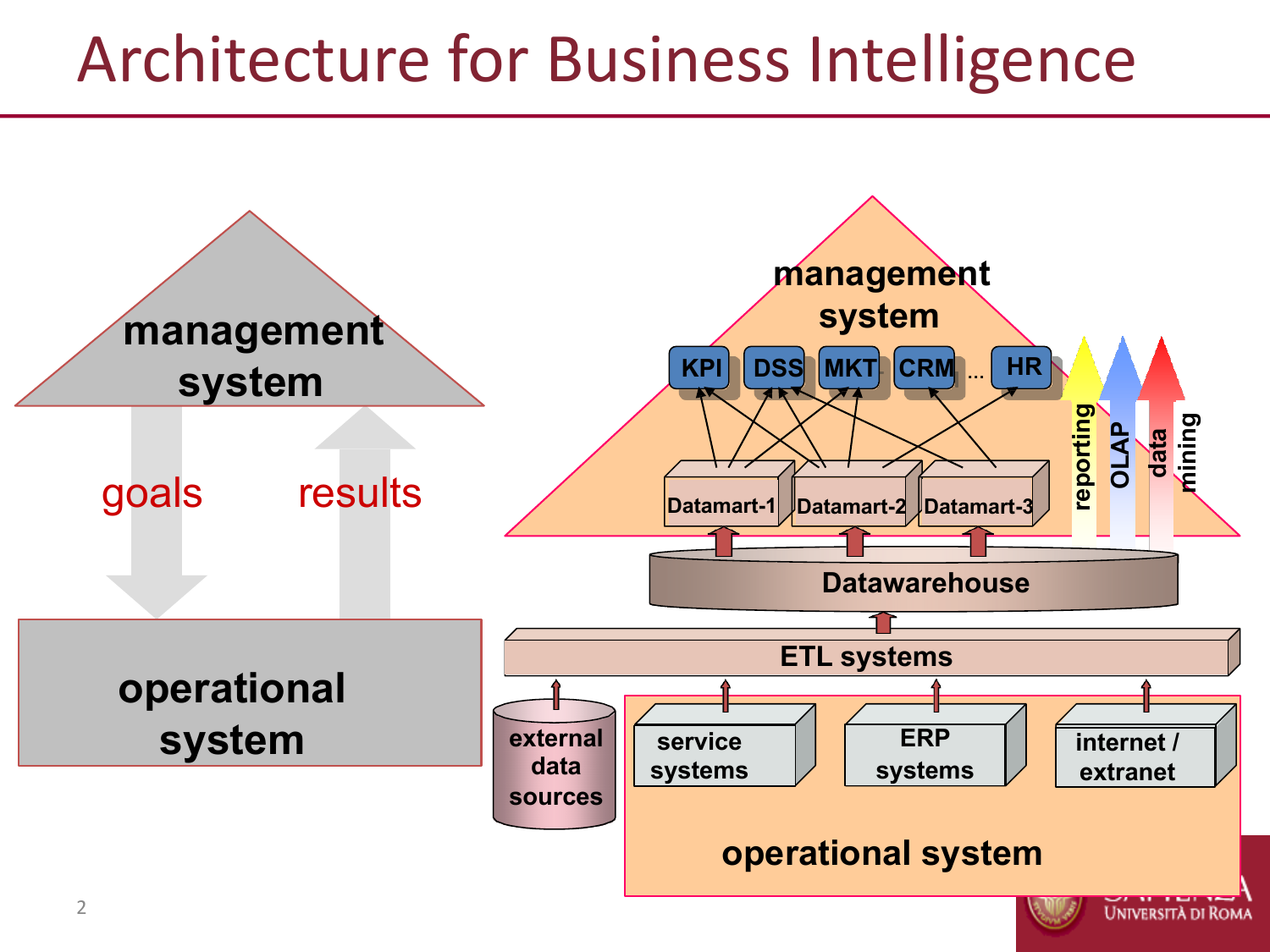#### (Robert) Anthony's Pyramid (Triangle)

- strategic decisions
	- overall objectives of the enterprise
	- positioning, scenarios, ...
- management decisions
	- economic objectives & BUDGET
- operational decisions
	- planning and control of operational activities

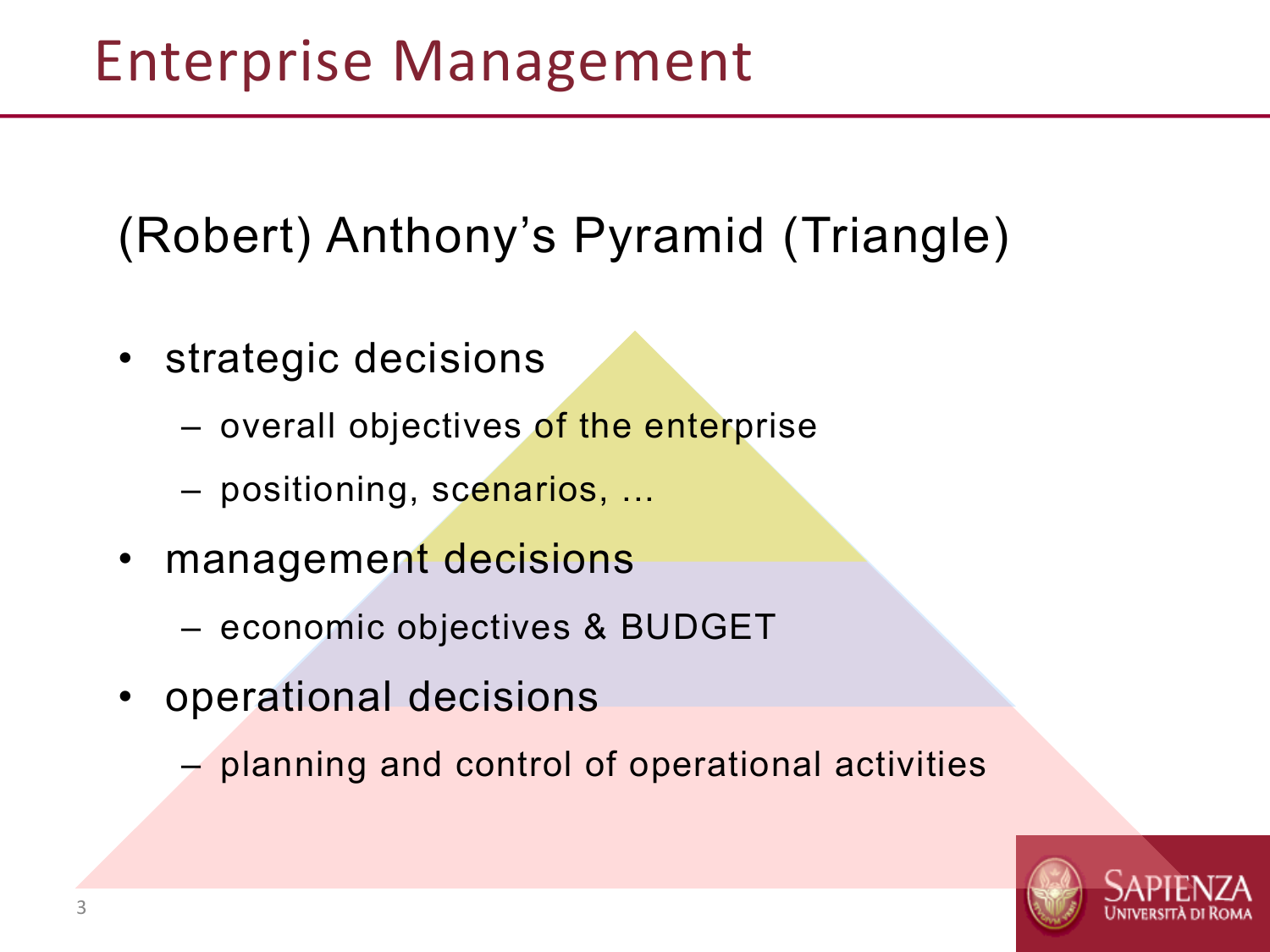*"Strategic management is an ongoing process that evaluates and controls the business and the industries in which the company is involved; assesses its competitors and sets goals and strategies to meet all existing and potential competitors; and then reassesses each strategy annually or quarterly [i.e. regularly] to determine how it has been implemented and whether it has succeeded or needs replacement by a new strategy to meet changed circumstances, new technology, new competitors, a new economic environment., or a new social, financial, or political environment." (Lamb, 1984)*

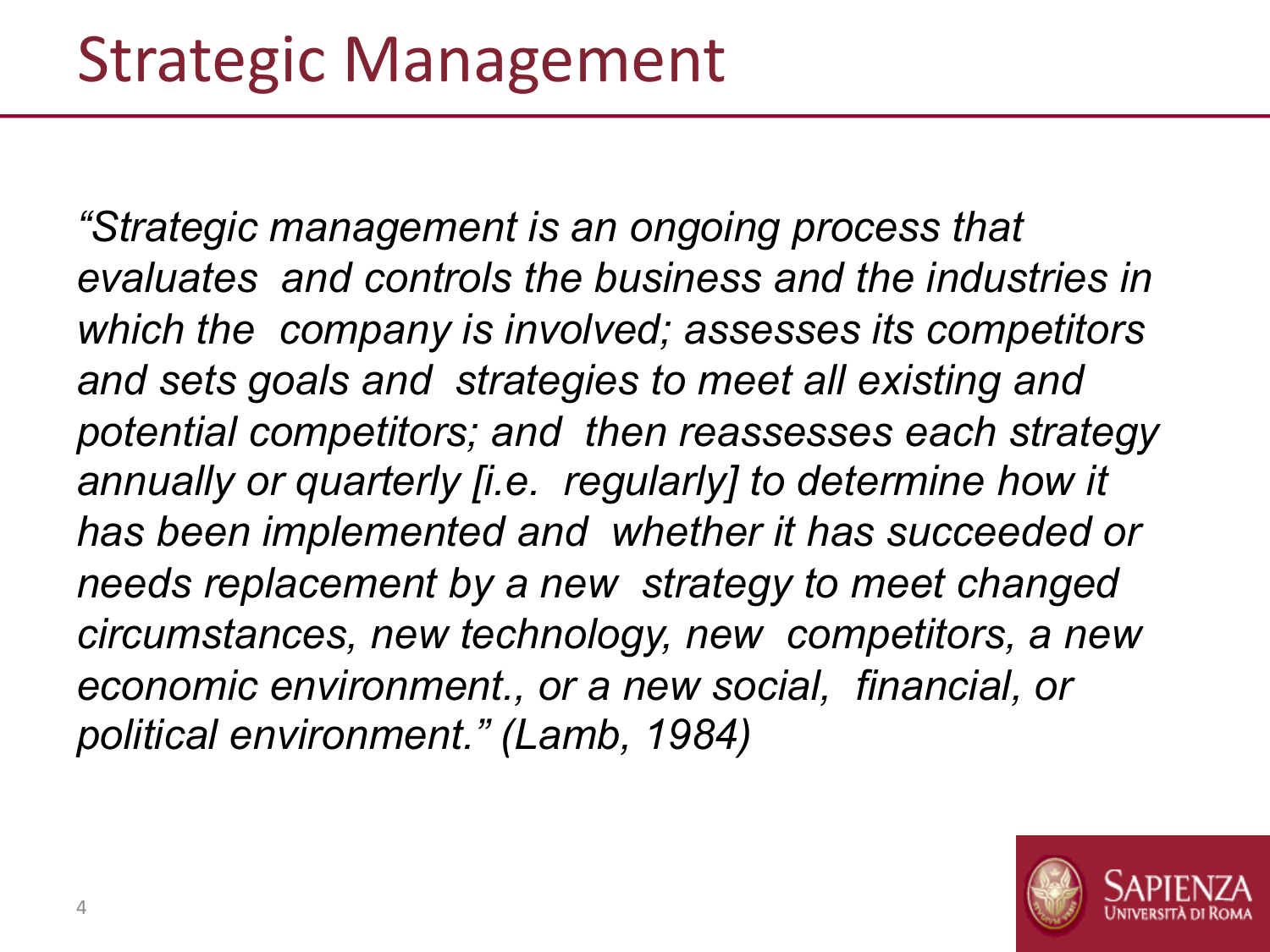#### Critical Success Factors (CSF)

*"Critical Success Factors (CSFs) - CSFs are the limited number of areas in which satisfactory results will ensure successful competitive performance for the individual, department or organization.*

*CSFs are "the few key areas where 'things must go right' for the business to flourish and for the manager's goals to be attained."* [Rockart, 1979]

CSF = areas of excellence / attention

note:

- corporate objectives: what to do (goals to be achieved)
- CSF: how to achieve the objectives (second level goals, subject to the previous ones)

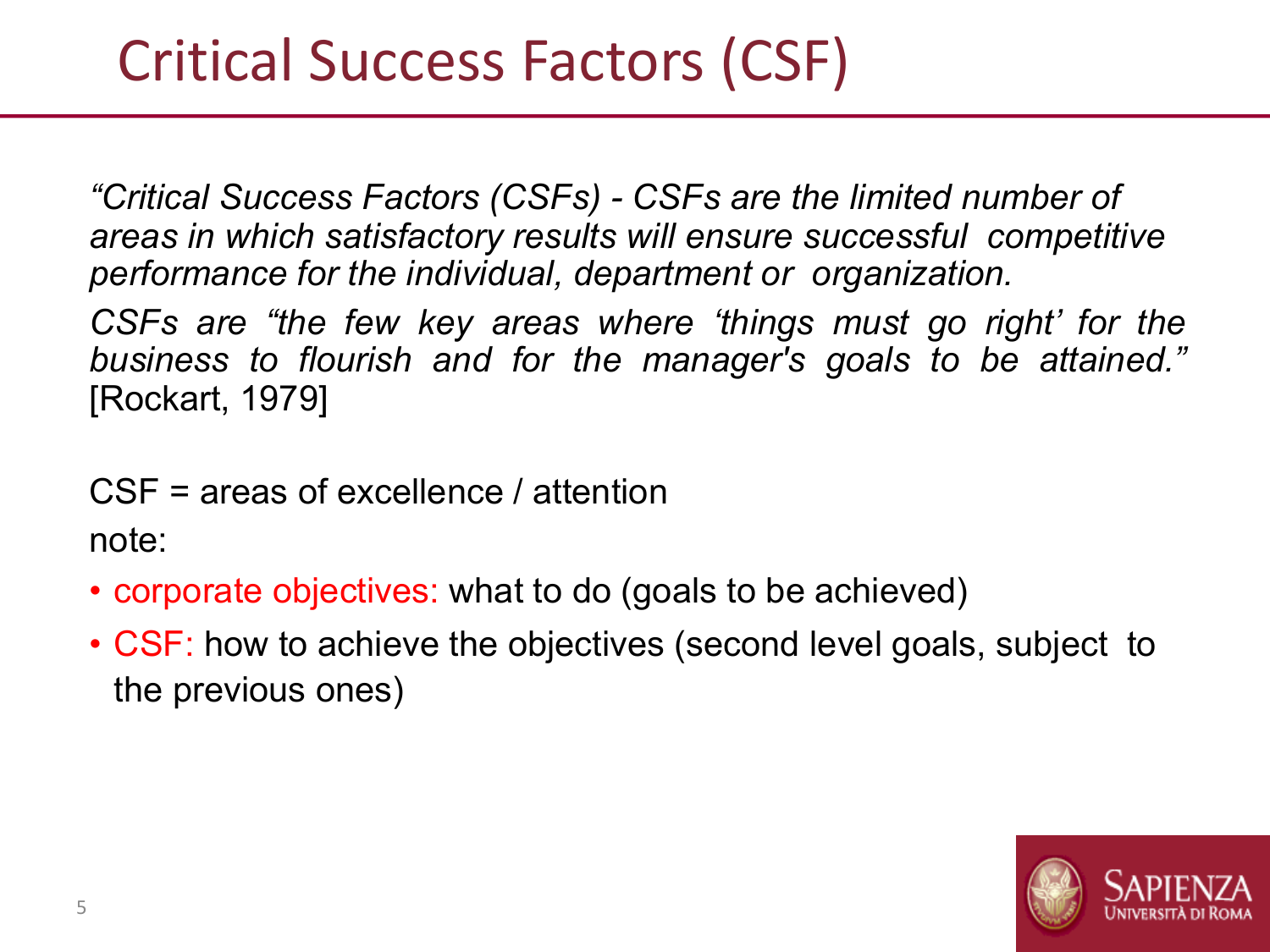## Key Performance Indicators (KPI)

Performance measurement for business processes Review of:

- effectiveness
	- degree of compliance to a target
- efficiency
	- productivity, unit costs (analogous to audit)
- quality
- resources
- input
	- evaluation of the service in this process is "customer"
- output according to the expectations of the "customer" of the process
- level of service
	- response times to the "customer", average delays, flexibility

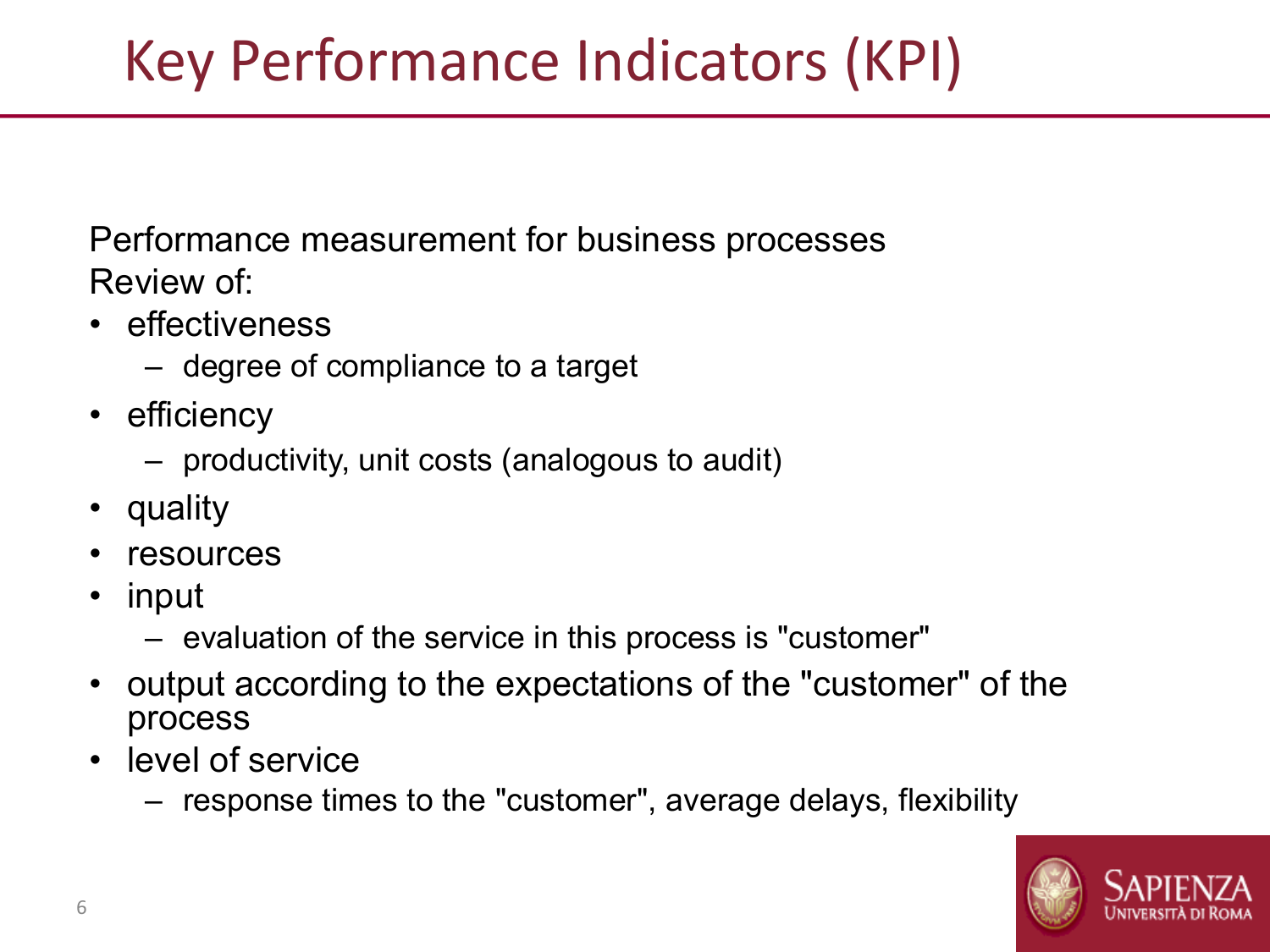#### KPI – methodological scheme

- 1. selection of the processes
- 2. identification of KPIs
- 3. CSF and "coverage" by KPI
- 4. refinement of the indicators
- 5. dimensional analysis
- 6. completing requirements

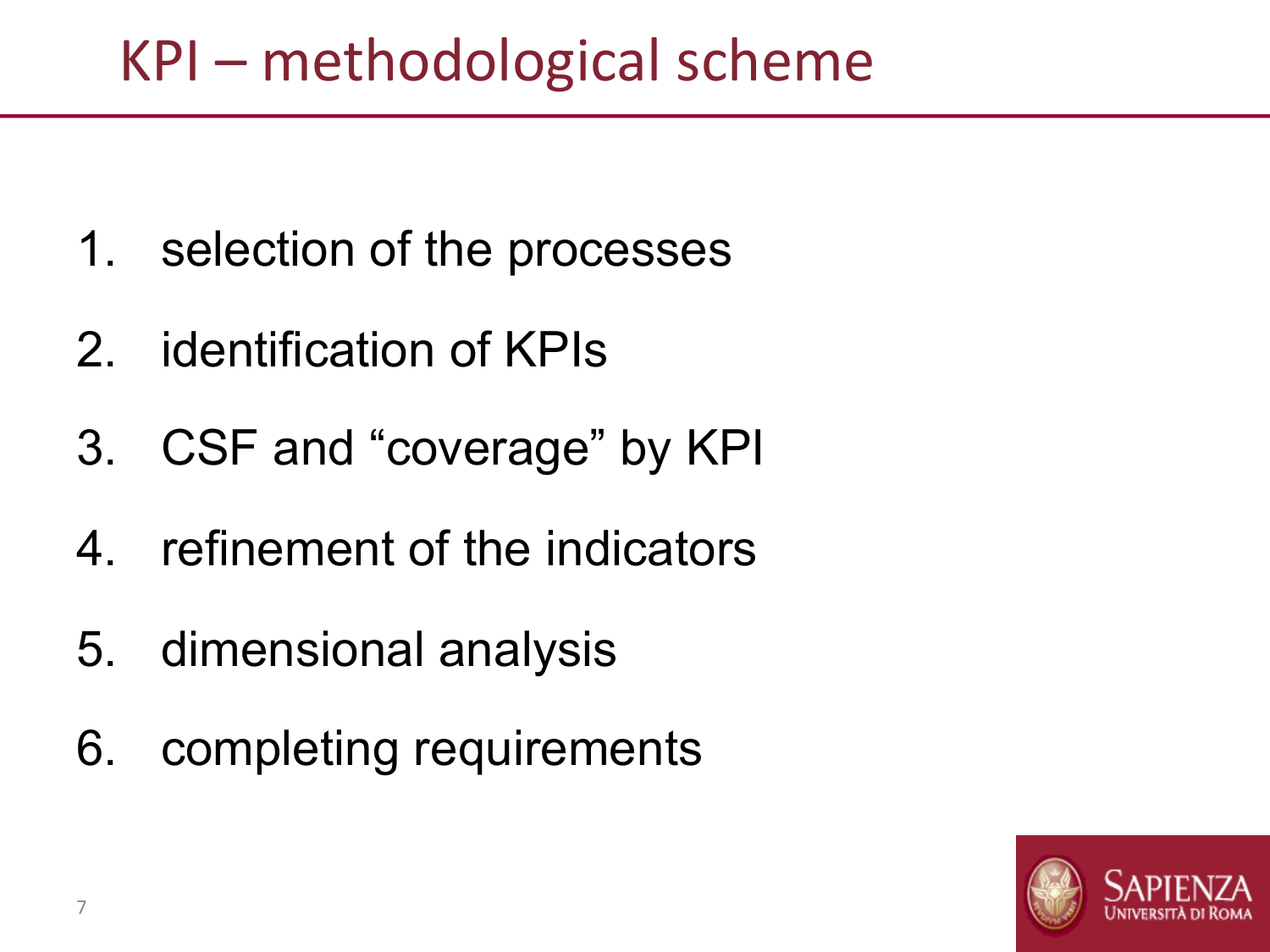# **KPI method:** 1 – selection of processes

- identification of business processes ...
- selection process to be controlled
- for each process:
	- name
	- description
	- motivation
	- priority

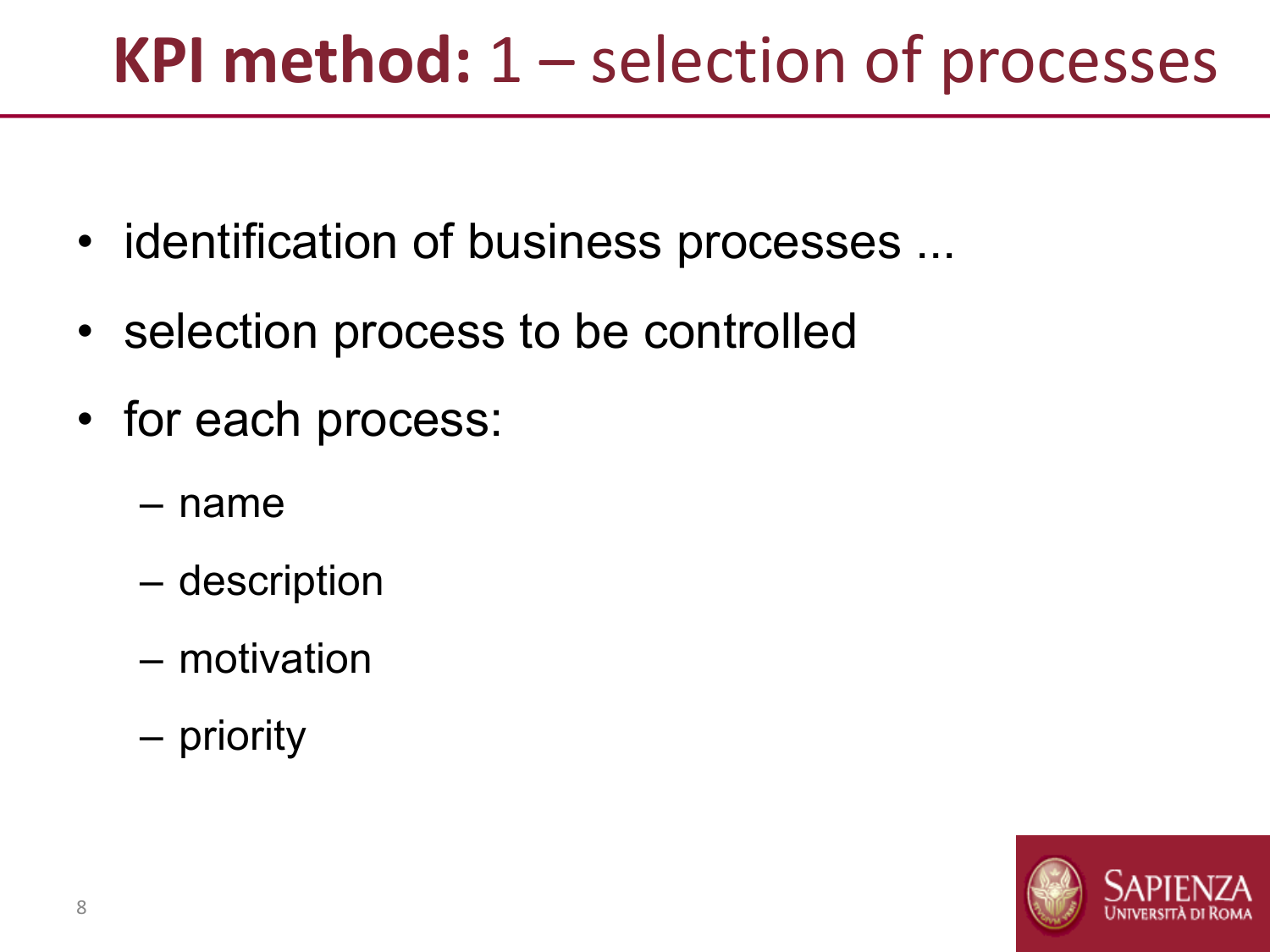#### **KPI method:** 2 – identification of KPIs

Triangle of indicators

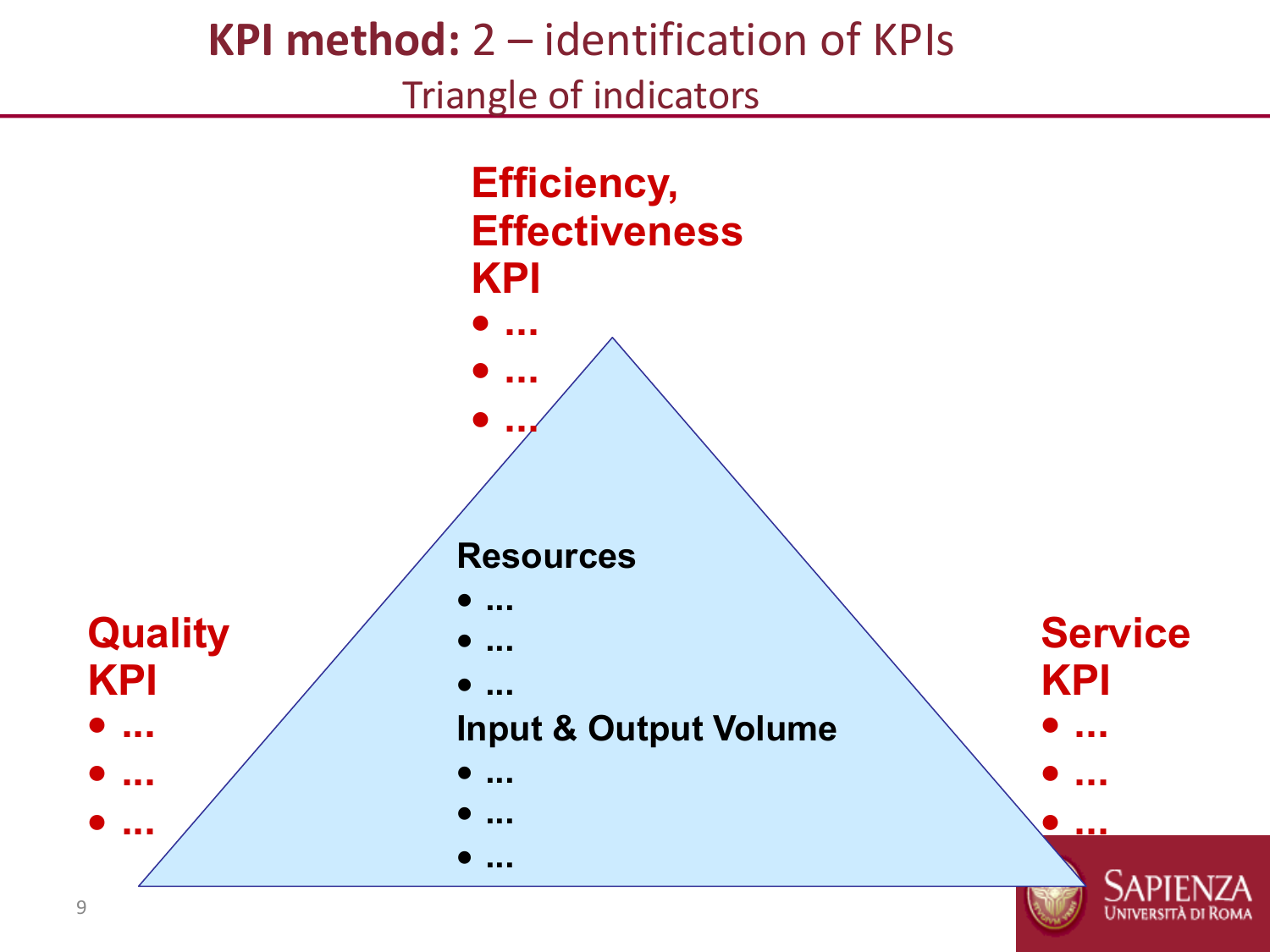# **KPI method:** 3 – identification of CSFs

- Product: Preliminary CFS
- Source: experience / specific area of business

| type of CSF   | description                             | <b>CSF samples</b>                                 |
|---------------|-----------------------------------------|----------------------------------------------------|
| <b>sector</b> | common to all<br>companies              | $\cdot$ consulting firm: quality of staff          |
|               |                                         | company sales: prices                              |
| competitive   | competitive situation<br>of the company | competition on CRM: processing<br>regular customer |
| factors       |                                         | competition on price: agreements<br>with companies |
| environmental | constraints outside<br>the company      | $\cdot$ certified products                         |
| factors       |                                         | $\cdot$ compliance with specific legislation       |
| time factors  | contingent situation                    | promotion/recover of reputation                    |

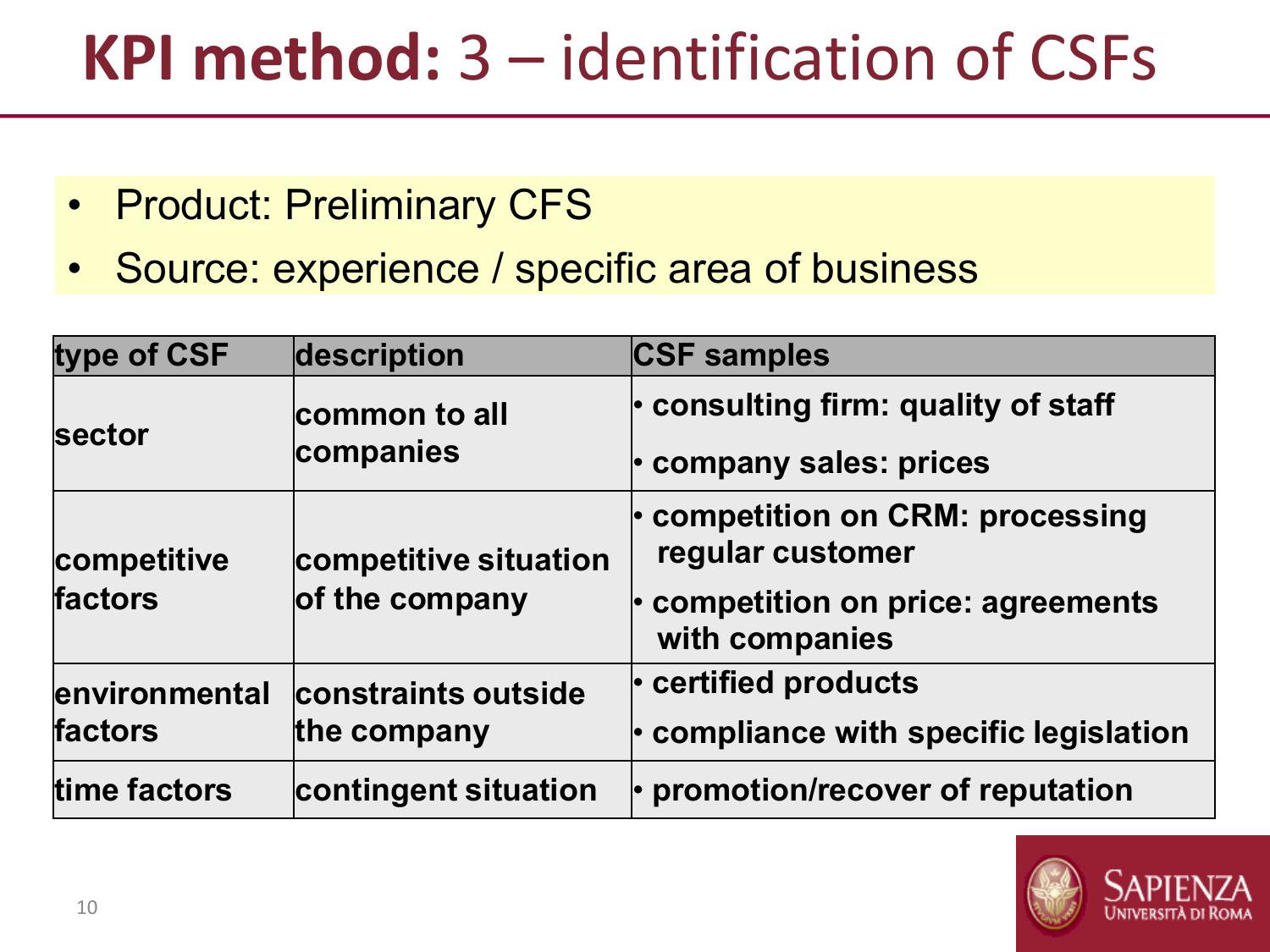## **KPI method:** 3 – CSF and levels – One Example

| LEVEL                           | <b>CSF</b>                                |  |  |
|---------------------------------|-------------------------------------------|--|--|
| Company                         | • Press Relations                         |  |  |
|                                 | Dealer network                            |  |  |
|                                 | <b>Security of vehicles</b>               |  |  |
|                                 | • Product Reliability                     |  |  |
| <b>Function: production</b>     | • After-sales service                     |  |  |
|                                 | • Costs of the process                    |  |  |
|                                 | • Quality of Product                      |  |  |
|                                 | <b>Environmental Concerns</b>             |  |  |
| Role: Responsible for certific. | Image quality to other business functions |  |  |
|                                 | • Technical Skills                        |  |  |
|                                 | <b>Certification of processes</b>         |  |  |
|                                 | <b>Control Technology</b>                 |  |  |
|                                 | Cost of certification                     |  |  |

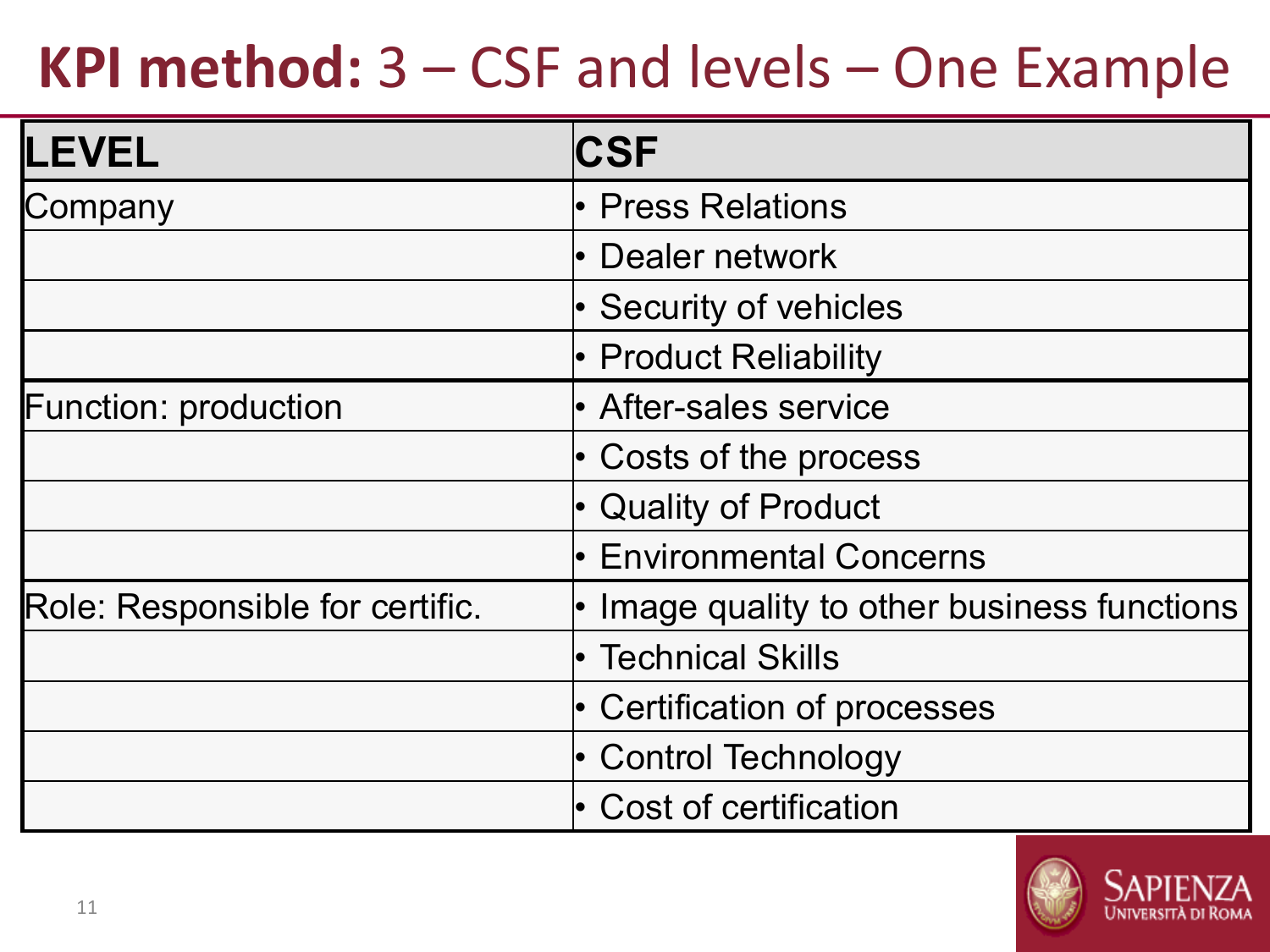# **KPI method:** 3 – CSF - interviews

- Input: Candidate / Preliminary CFS
- Source: company executives
- Activities: interviews
- Product: CFS + indicators + Details

for each CSF:

for each KPI:

- name
- description
- metrics
- data sources
- motivation

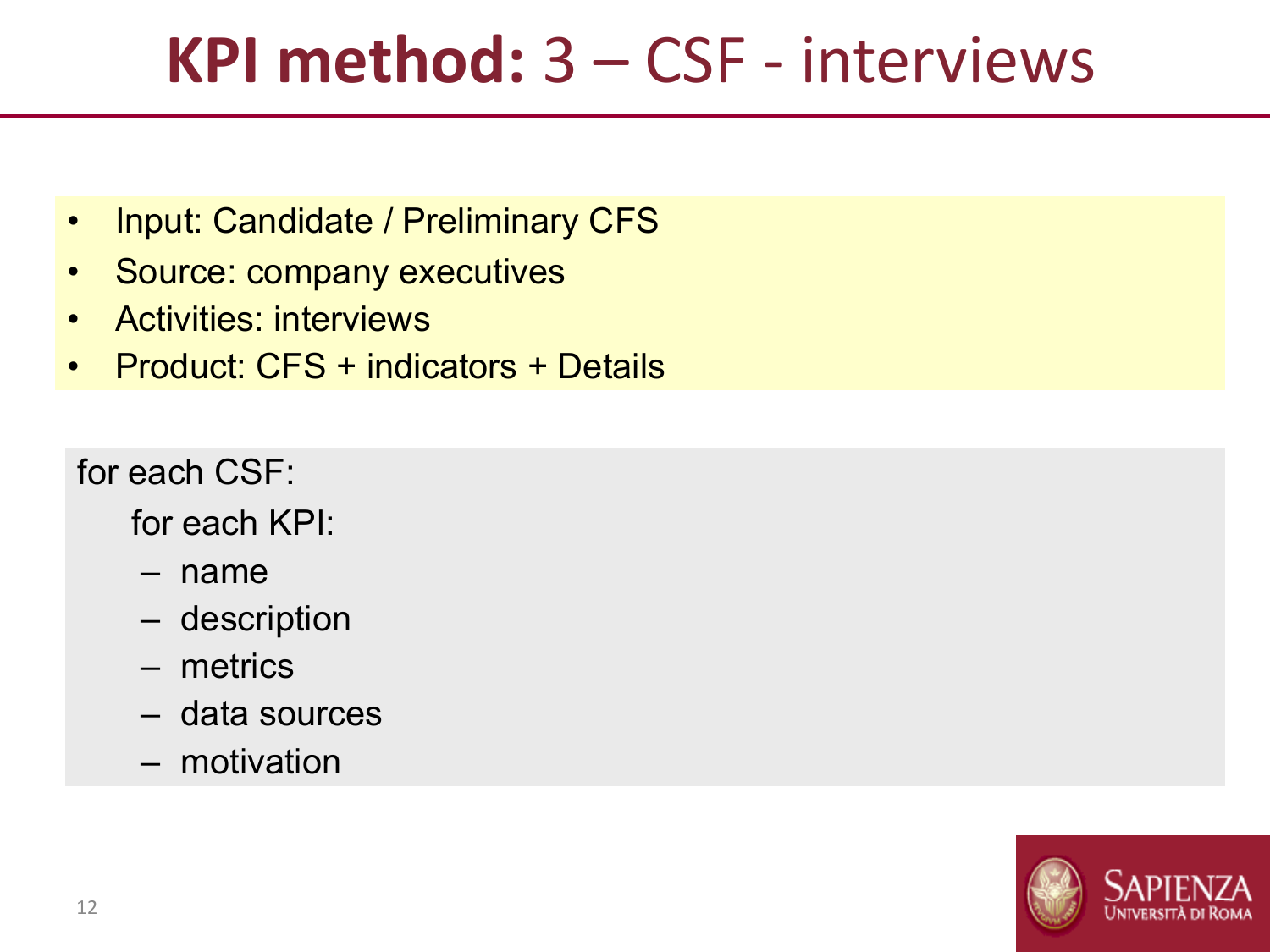# **KPI method:** 3 – KPI vs. CSF ("coverage")

#### With the lists of KPI and CFS, verify the "coverage" of CSF by means of KPI

|                        |      | <b>CSF</b> |             |
|------------------------|------|------------|-------------|
| <b>KPI</b>             | cost | quality    | environment |
| direct unit cost       | Х    |            |             |
| overhead unit          | X    |            |             |
| defects in production  |      | X          |             |
| defects in service     |      | X          |             |
| customer rating        |      | X          |             |
| comparison competition | X    | X          |             |
| comparing the past     | X    | X          |             |
| waste products         |      |            | X           |
| recyclable material    |      |            |             |
| energy consumption     |      |            |             |

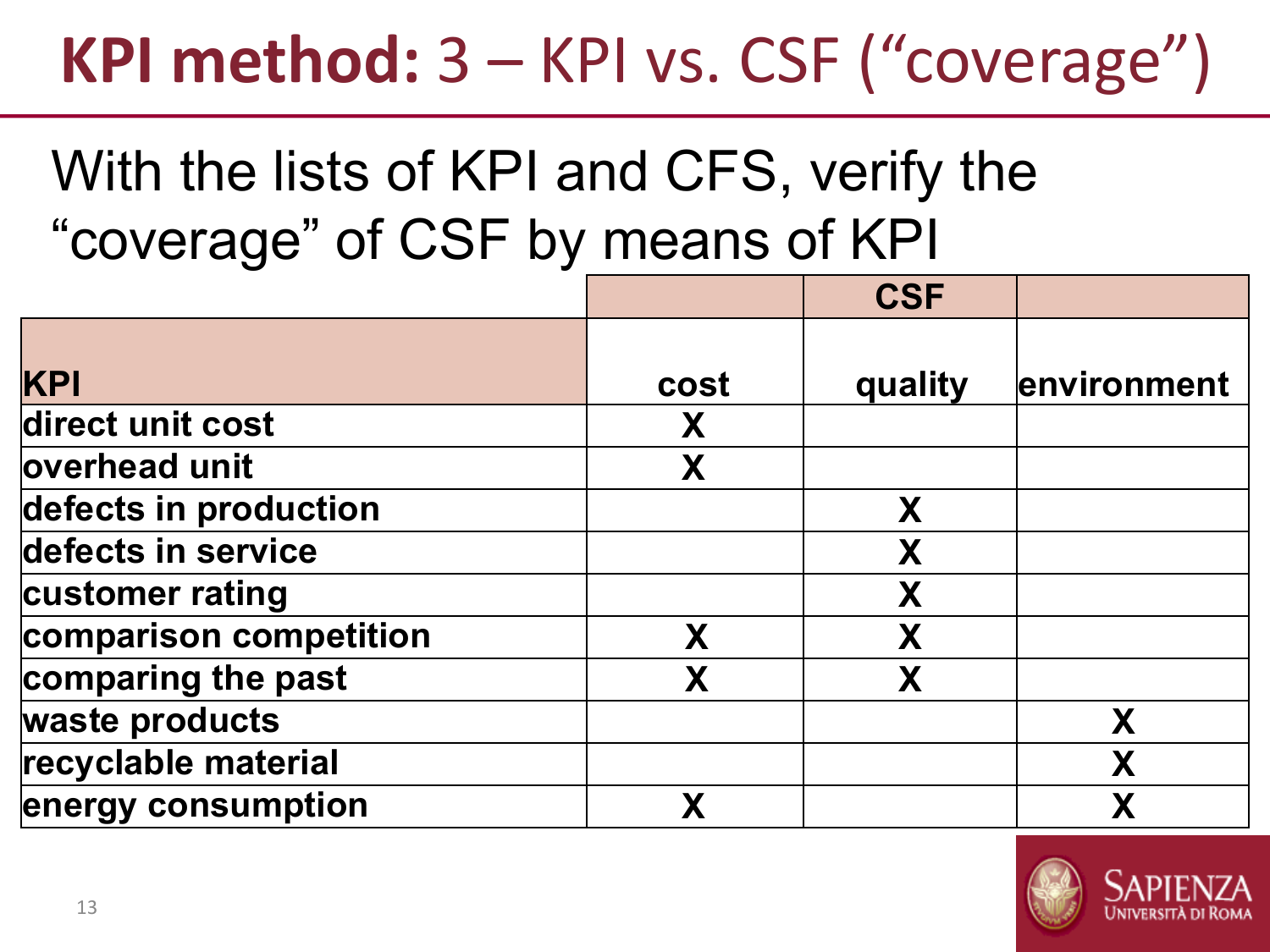## **KPI method:** 4 – refinement of the indicators

- metrics
- notes on processing / aggregation
- source
- final / budget

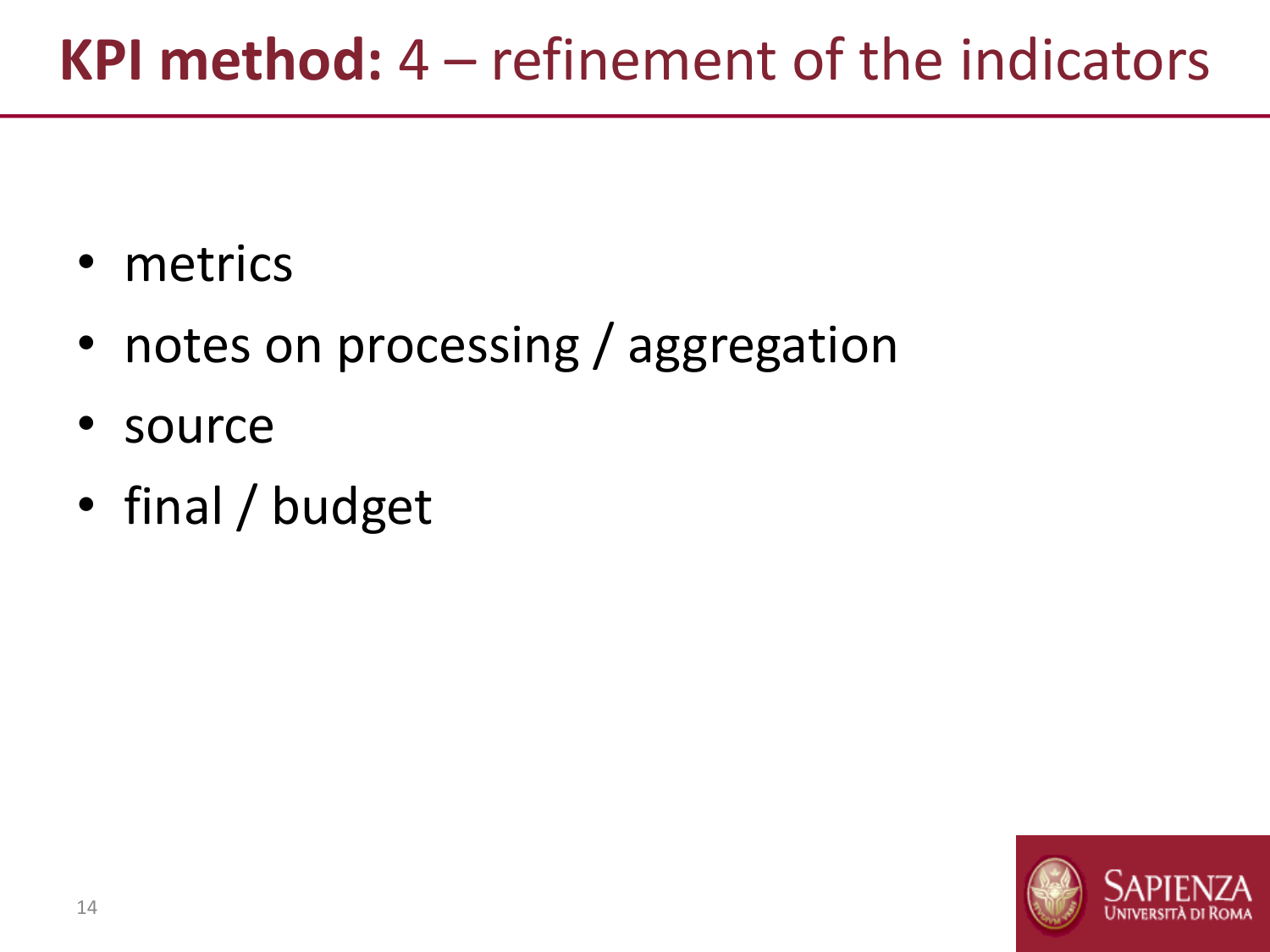Subjective evaluation and qualitative of the identified indicators metrics  $(1 = best, 5 = worst)$ :

- a. simplicity: otherwise not used
- b. cost of information: resources used
- c. significance: a contribution to the measure of CSF
- d. frequency: how many updates/time
- e. determinedness: accuracy of measurement

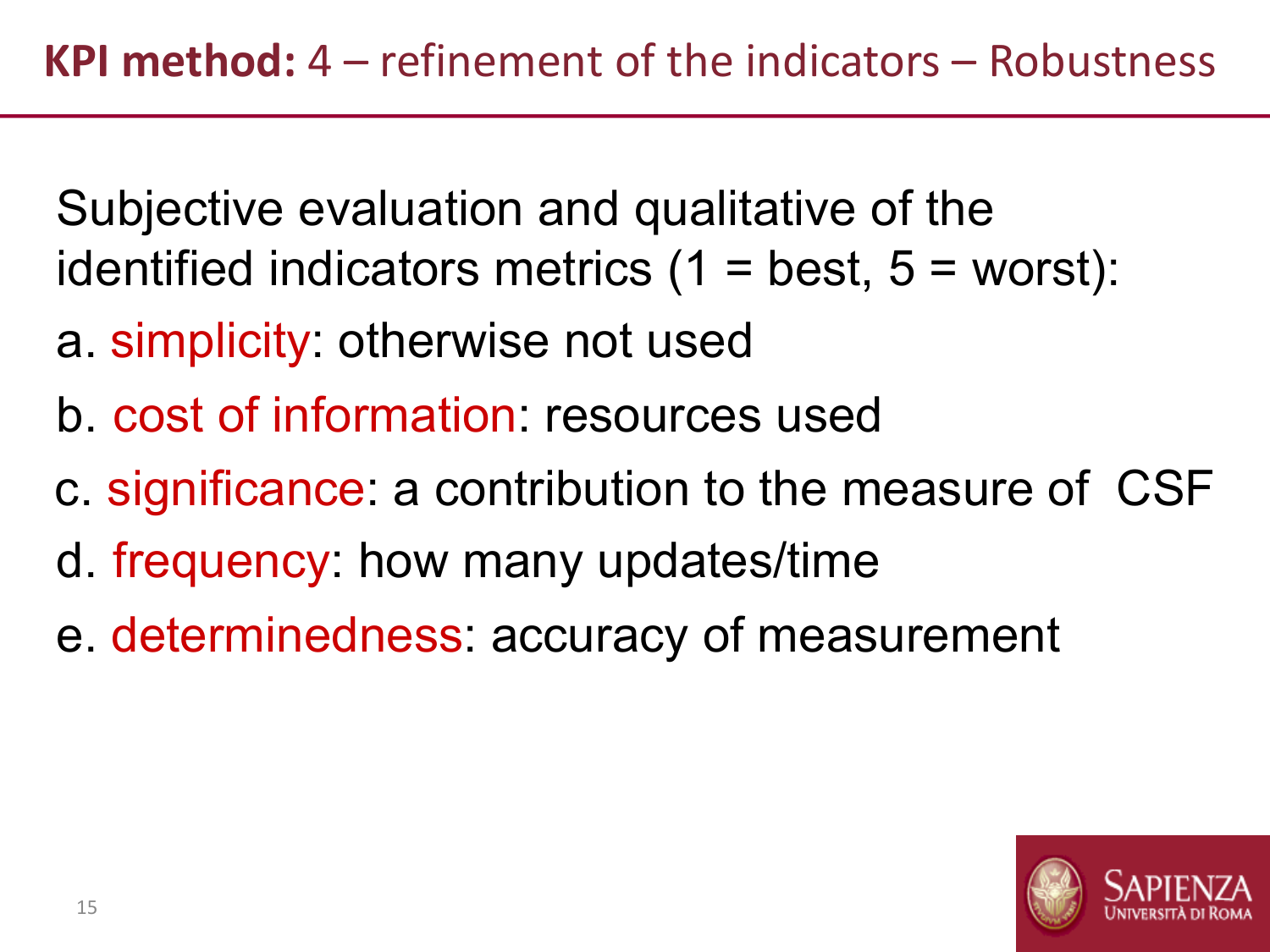#### **KPI method:** 4 – refinement of the indicators – Robustness

#### An example

#### metrics  $(1 = best, 5 = worst)$

| <b>CSF</b>       | indicator                   | simplicity       | cost                    | signifi-<br>cance | frequency      | determinedn<br>ess | <b>AVG</b><br>(robustness) |
|------------------|-----------------------------|------------------|-------------------------|-------------------|----------------|--------------------|----------------------------|
| cost             | direct unit cost            | $\mathbf 1$      | $\overline{2}$          | $\overline{2}$    | 1              | 1                  | 1,4                        |
|                  | overhead unit               | $\boldsymbol{2}$ | 1                       | $\overline{2}$    | $\overline{2}$ | $\overline{2}$     | 1,8                        |
| quality          | defects in<br>production    | 1                | 1                       | 2 <sup>1</sup>    | 1              | 1                  | 1,2                        |
|                  | defects in service          | 1                | $\overline{2}$          | $\overline{2}$    | 1              | 1                  | 1,4                        |
|                  | customer rating             | 1                | $\overline{\mathbf{4}}$ | 1                 | $\mathbf{3}$   | 3                  | 2,4                        |
|                  | compare with<br>competitors | $\overline{2}$   | $\overline{\mathbf{4}}$ | $\overline{2}$    | 4              | 3                  | $\overline{3}$             |
|                  | comparing the past          | $\overline{3}$   | $\overline{2}$          | $\overline{3}$    | 4              | 3                  | $\overline{3}$             |
| environ<br>-ment | waste products              | $\overline{2}$   | 1                       | $\overline{2}$    | $\overline{2}$ | $\mathbf{2}$       | 1,8                        |
|                  | recyclable material         | $\overline{3}$   | $\overline{2}$          | $\overline{2}$    | $\overline{2}$ | $\overline{2}$     | 2,2                        |
|                  | energy<br>consumption       | $\overline{2}$   | 1                       | $\overline{2}$    | 4              | $\mathbf{2}$       | 2,2                        |

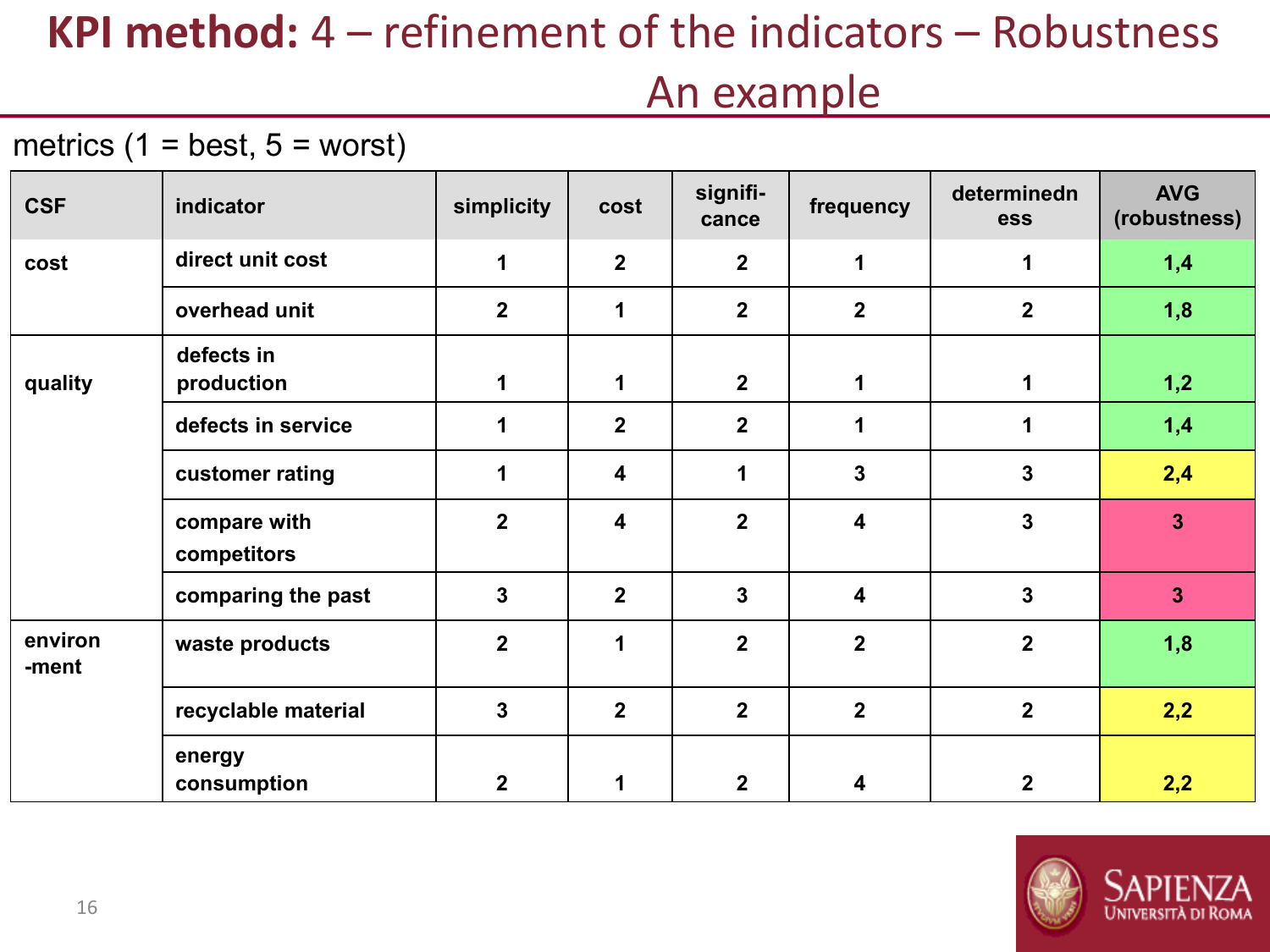For each KPI:

• applicable dimensions

For each dimension of an indicator:

- purpose
- elements of the domain
- applicable hierarchies (? bottom-up?)

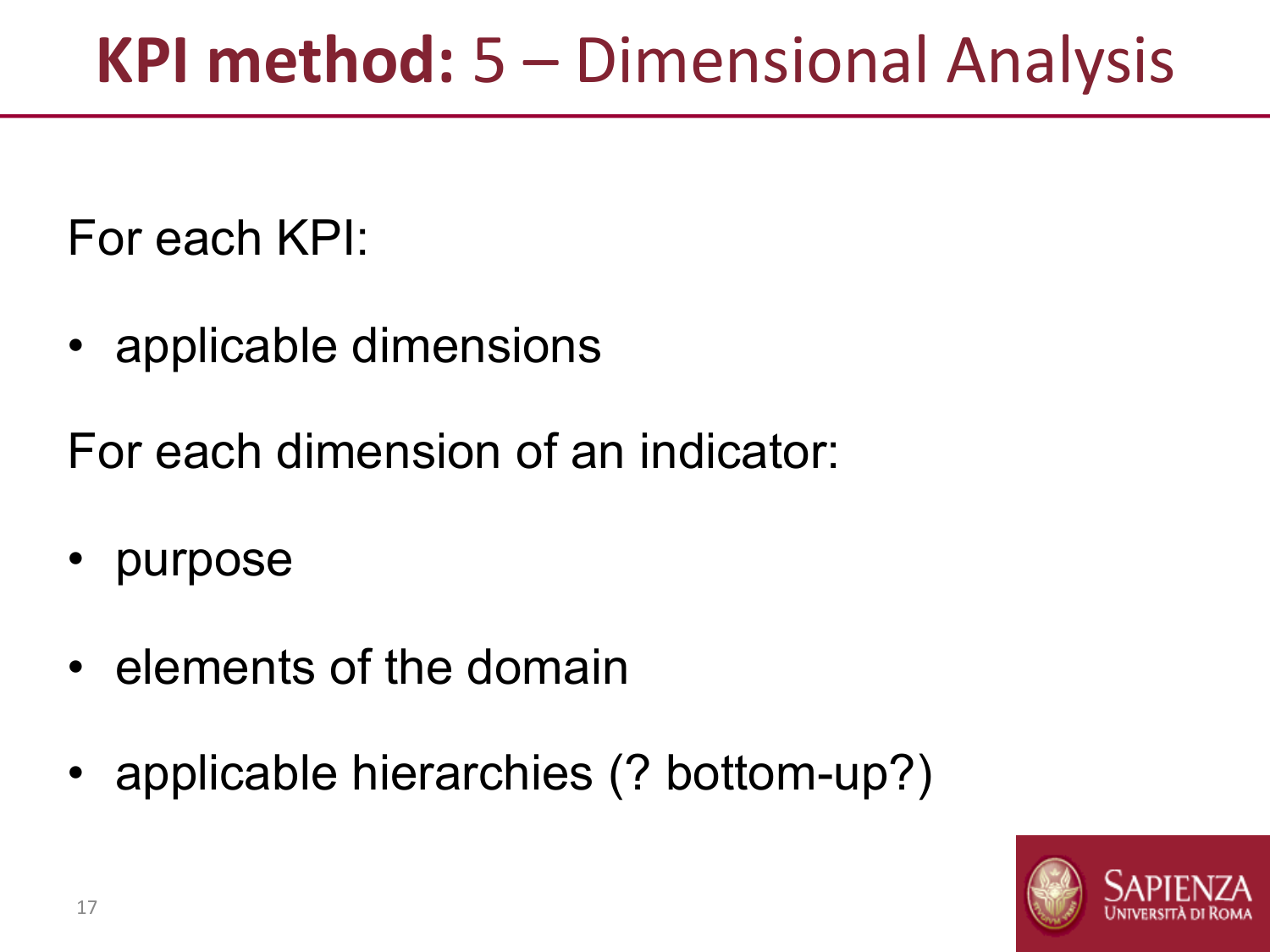For each indicator:

- data sources
- processes of aggregation / calculation
- description of the properties (dimensions)
- distribution within the organization
- correlation with CSF (step 4)



 $\frac{8}{5}$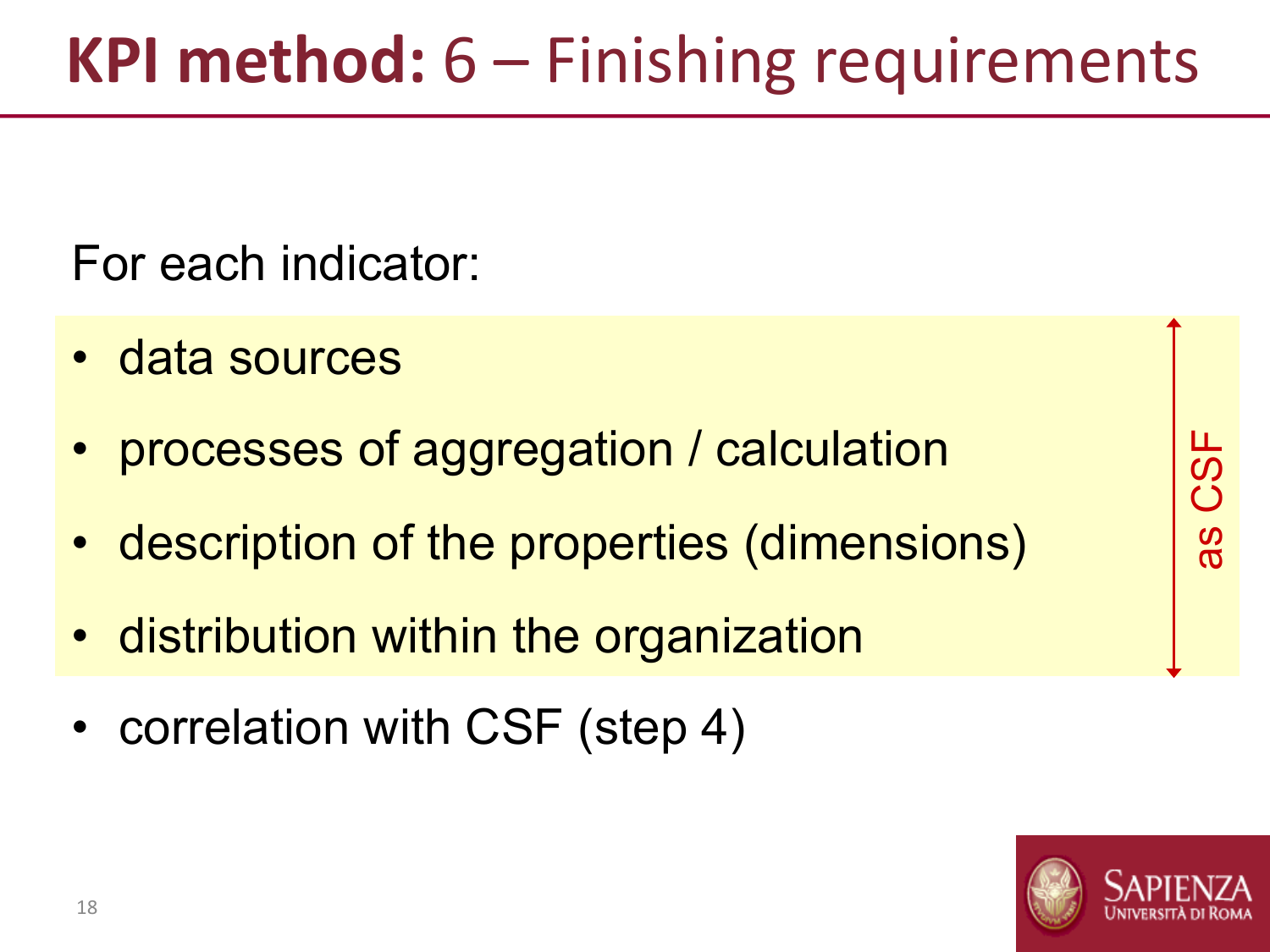# Balanced Scorecard (BSC)

- Kaplan & Norton 1996
- Integration of many previous concepts:
	- customer orientation
	- BPR
	- MBO (Management By Objectives)
- Performance Measurement System ("scorecard"), based on the "balance" of various classes of indicators, each geared to specific analysis perspective"

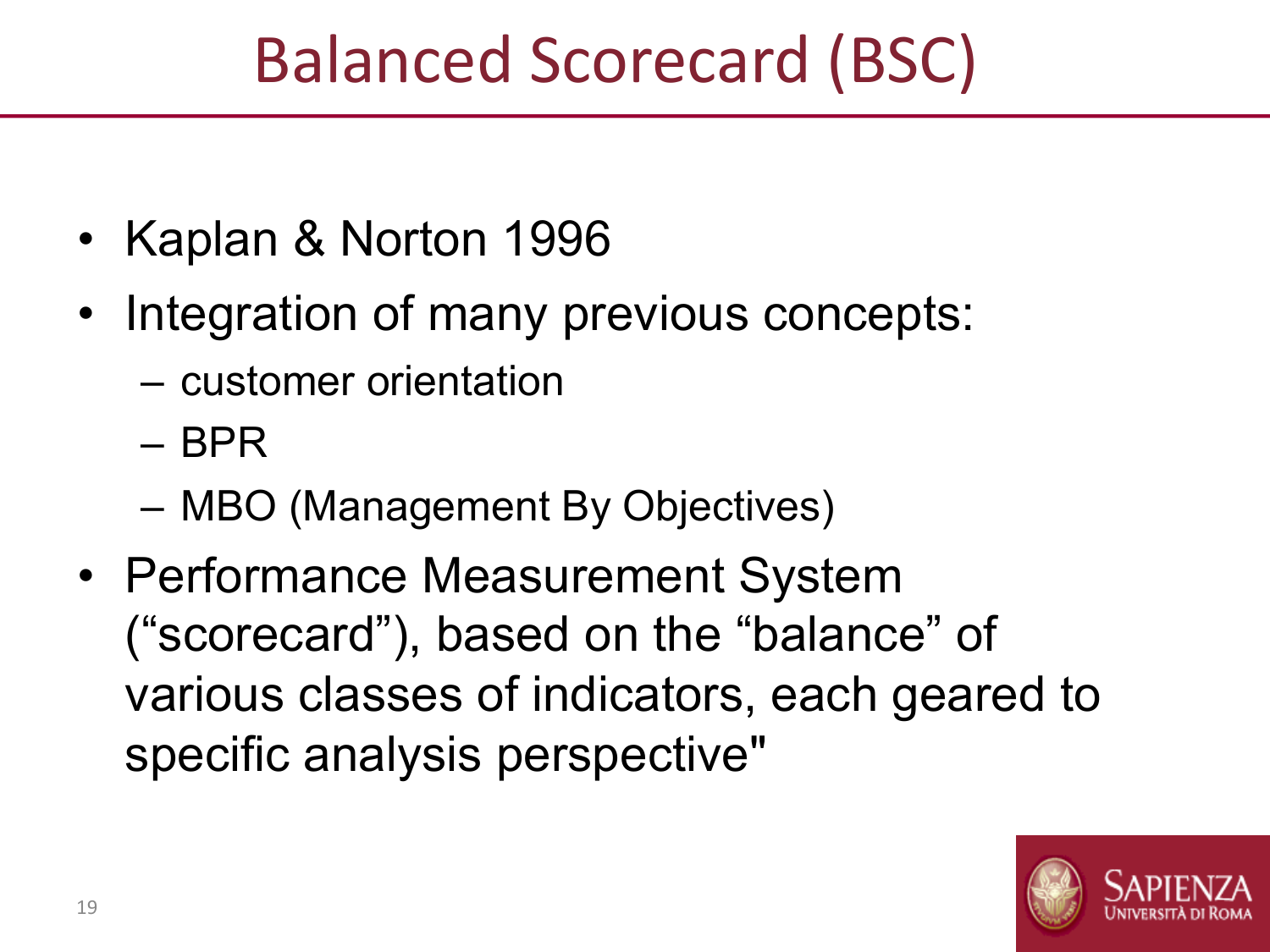#### Identification of KPI: Balanced Scorecard (BSC)